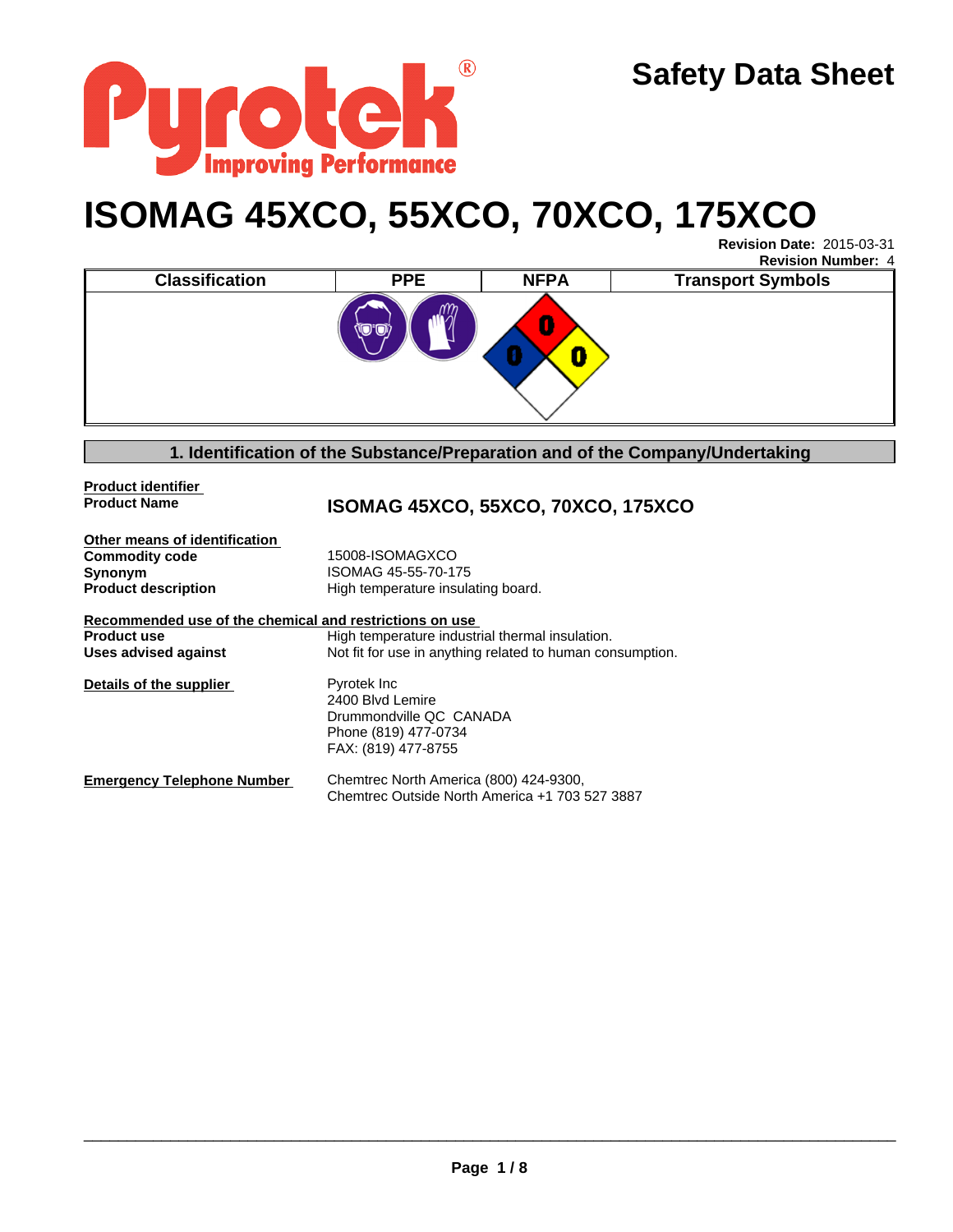# **2. Hazards Identification**

 $\_$  ,  $\_$  ,  $\_$  ,  $\_$  ,  $\_$  ,  $\_$  ,  $\_$  ,  $\_$  ,  $\_$  ,  $\_$  ,  $\_$  ,  $\_$  ,  $\_$  ,  $\_$  ,  $\_$  ,  $\_$  ,  $\_$  ,  $\_$  ,  $\_$  ,  $\_$  ,  $\_$  ,  $\_$  ,  $\_$  ,  $\_$  ,  $\_$  ,  $\_$  ,  $\_$  ,  $\_$  ,  $\_$  ,  $\_$  ,  $\_$  ,  $\_$  ,  $\_$  ,  $\_$  ,  $\_$  ,  $\_$  ,  $\_$  ,

## **Classification**

This product is a manufactured article, not a substance nor a preparation.

## **Label Elements**

**Appearance** Board

**Physical State Solid Community Construction Community Construction Odor Not Available** 

**Hazards not otherwise classified (HNOC)**  None known **Other information** 

**3. Composition/information on Ingredients**

| <b>Chemical Names</b> | <b>CAS-No</b> | Weight %     | <b>GHS Classification</b> |
|-----------------------|---------------|--------------|---------------------------|
| Forsterite            | 15118-03-3    | $15 - 35 \%$ |                           |
| <b>Vermiculite</b>    | 1318-00-9     | $30 - 50%$   |                           |

#### **Further information**

This product does not contain any Crystalline Silica.

The exact percentage (concentration) of composition is not shown due to component range variations, withheld or trade secret ingredients.

# **4. First aid measures**

| <b>Eye Contact</b>  | Rinse immediately with plenty of water, also under the eyelids, for at least 15 minutes.                               |
|---------------------|------------------------------------------------------------------------------------------------------------------------|
| <b>Skin Contact</b> | Wash off immediately with soap and plenty of water. Consult a physician if necessary.                                  |
| <b>Inhalation</b>   | Move to fresh air. Oxygen or artificial respiration if needed.                                                         |
| <b>Ingestion</b>    | Not a normal route of exposure. IF SWALLOWED, Drink plenty of water. Do not induce<br>vomiting without medical advice. |

**Most important symptoms and effects, both acute and delayed**

**Indication of any immediate medical attention and special treatment needed**

**Notes to Physician** Treat symptomatically.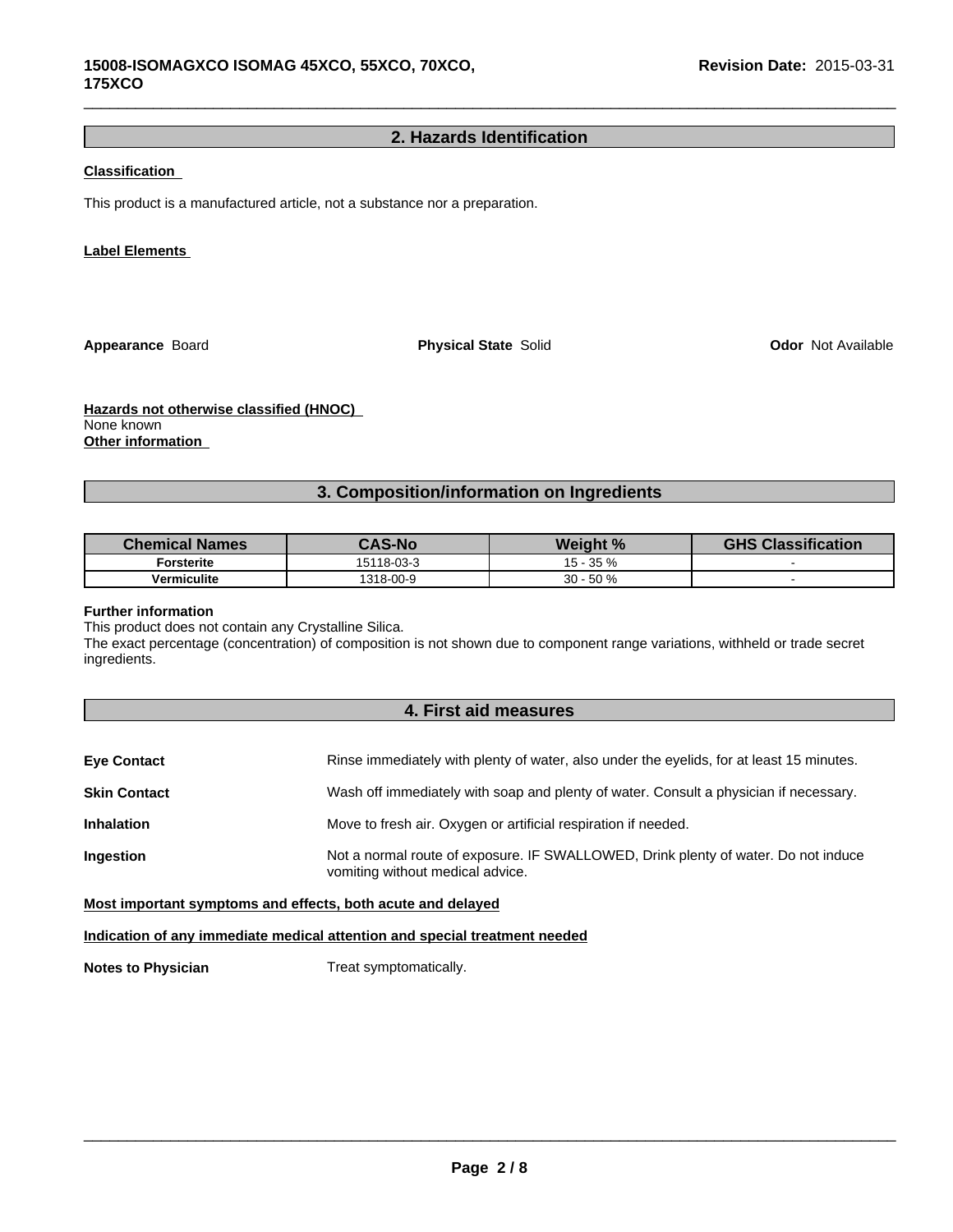# **5. Fire-fighting measures**

 $\_$  ,  $\_$  ,  $\_$  ,  $\_$  ,  $\_$  ,  $\_$  ,  $\_$  ,  $\_$  ,  $\_$  ,  $\_$  ,  $\_$  ,  $\_$  ,  $\_$  ,  $\_$  ,  $\_$  ,  $\_$  ,  $\_$  ,  $\_$  ,  $\_$  ,  $\_$  ,  $\_$  ,  $\_$  ,  $\_$  ,  $\_$  ,  $\_$  ,  $\_$  ,  $\_$  ,  $\_$  ,  $\_$  ,  $\_$  ,  $\_$  ,  $\_$  ,  $\_$  ,  $\_$  ,  $\_$  ,  $\_$  ,  $\_$  ,

## **Flammable properties**

The product is not flammable.

## **Suitable Extinguishing Media**

Use extinguishing measures that are appropriate to local circumstances and the surrounding fire.

#### **Unsuitable Extinguishing Media**

None known.

## **Specific hazards arising from the chemical**

No information available.

## **Protective equipment and precautions for firefighters**

As in any fire, wear self-contained breathing apparatus pressure-demand, MSHA/NIOSH (approved or equivalent) and full protective gear.

## **6. Accidental release measures**

## **Personal precautions, protective equipment and emergency procedures**

Avoid dust formation. Use personal protective equipment.

## **Environmental Precautions**

No special environmental precautions required. Local authorities should be advised if significant spillages cannot be contained.

#### **Methods and material for containment and cleaning up**

Shovel or sweep up.

# **7. Handling and Storage**

## **Precautions for safe handling**

Keep away from excessive moisture.

## **Conditions for safe storage, including any incompatibilities**

Keep containers tightly closed in a dry, cool and well-ventilated place.

#### **Materials to avoid**

None.

# **8. Exposure Controls/Personal Protection**

## **Control parameters**

| Component                            | <b>ACGIH TLV</b> | <b>OSHA PEL</b> | <b>NIOSH IDLH</b> | <b>Mexico</b>     |
|--------------------------------------|------------------|-----------------|-------------------|-------------------|
| Forsterite<br>15118-03-3 (15 - 35 %) |                  |                 |                   | <b>Not Listed</b> |
| Vermiculite<br>1318-00-9 (30 - 50 %) |                  |                 |                   | Not Listed        |
|                                      |                  |                 |                   |                   |

| Alberta<br>British<br>- Quebec<br>Canada<br>Canada<br>Canada<br>Ontario<br>Canada<br>Component<br>Columbia |
|------------------------------------------------------------------------------------------------------------|
|------------------------------------------------------------------------------------------------------------|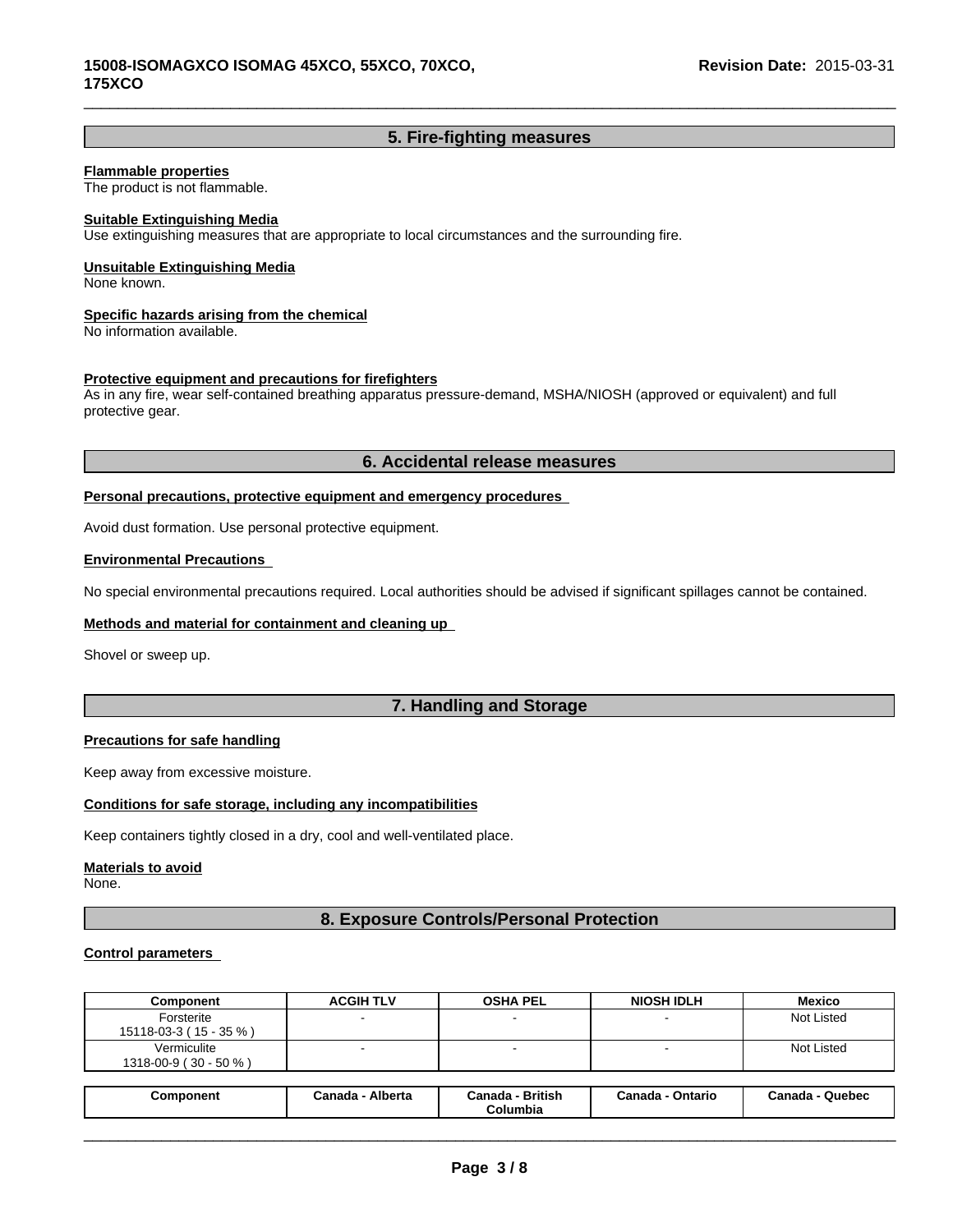## **15008-ISOMAGXCO ISOMAG 45XCO, 55XCO, 70XCO, 175XCO**

| Forsterite<br>15118-03-3 (15 - 35 %) | Not Listed | Not Listed | <b>Not Listed</b> | <b>Not Listed</b> |
|--------------------------------------|------------|------------|-------------------|-------------------|
| Vermiculite<br>1318-00-9 (30 - 50 %) | Not Listed | Not Listed | Not Listed        | <b>Not Listed</b> |

 $\_$  ,  $\_$  ,  $\_$  ,  $\_$  ,  $\_$  ,  $\_$  ,  $\_$  ,  $\_$  ,  $\_$  ,  $\_$  ,  $\_$  ,  $\_$  ,  $\_$  ,  $\_$  ,  $\_$  ,  $\_$  ,  $\_$  ,  $\_$  ,  $\_$  ,  $\_$  ,  $\_$  ,  $\_$  ,  $\_$  ,  $\_$  ,  $\_$  ,  $\_$  ,  $\_$  ,  $\_$  ,  $\_$  ,  $\_$  ,  $\_$  ,  $\_$  ,  $\_$  ,  $\_$  ,  $\_$  ,  $\_$  ,  $\_$  ,

## **Appropriate engineering controls**

**Engineering Controls** Ensure adequate ventilation, especially in confined areas.

## **Individual protection measures, such as personal protective equipment**

| <b>Eve Protection</b>         | Safety glasses with side-shields.                                                                                                  |
|-------------------------------|------------------------------------------------------------------------------------------------------------------------------------|
| <b>Hand Protection</b>        | Protective gloves.                                                                                                                 |
| <b>Skin Protection</b>        | None.                                                                                                                              |
| <b>Respiratory protection</b> | In order to avoid inhalation of spray-mist and sanding dust, all spraying and sanding must<br>be done wearing adequate respirator. |

#### **General industrial hygiene practice**

Handle in accordance with good industrial hygiene and safety practice.

# **9. Physical and Chemical Properties**

## **Information on basic physical and chemical properties**

| <b>Physical State</b><br>Appearance<br>Color        | Solid<br>Board<br>beige, orange | Odor<br><b>Odor threshold</b> | Not Available<br>Not applicable |
|-----------------------------------------------------|---------------------------------|-------------------------------|---------------------------------|
| <b>Property</b>                                     | <b>Values</b>                   | Remarks • Methods             |                                 |
| рH                                                  | Not Available                   |                               |                                 |
| <b>Melting/freezing point</b>                       | No data available               |                               |                                 |
| <b>Boiling point/range</b>                          | No data available               |                               |                                 |
| <b>Flash Point</b>                                  | Nonflammable                    |                               |                                 |
| <b>Evaporation rate</b>                             |                                 |                               |                                 |
| <b>Flammability (solid, gas)</b>                    |                                 |                               |                                 |
| <b>Flammability Limits in Air</b>                   |                                 |                               |                                 |
| <b>Upper Flammability Limit</b>                     | Not Applicable                  |                               |                                 |
| <b>Lower Flammability Limit</b>                     | Not Applicable                  |                               |                                 |
| Vapor pressure                                      |                                 |                               |                                 |
| Vapor density                                       |                                 |                               |                                 |
| <b>Specific gravity</b>                             | $0.66$ to 1.6                   |                               |                                 |
| <b>Water solubility</b>                             | Insoluble                       |                               |                                 |
| Solubility in other solvents                        |                                 |                               |                                 |
| Partition coefficient: n-octanol/waterNot Available |                                 |                               |                                 |
| <b>Autoignition Temperature</b>                     |                                 |                               |                                 |
| <b>Decomposition temperature</b>                    |                                 |                               |                                 |
| Viscosity, kinematic                                |                                 |                               |                                 |
| Viscosity, dynamic                                  |                                 |                               |                                 |
| <b>Explosive properties</b>                         | Non explosive                   |                               |                                 |
| <b>Other information</b>                            |                                 |                               |                                 |
| <b>VOC content</b>                                  | VOC free                        |                               |                                 |
| <b>Density</b>                                      | No data available               |                               |                                 |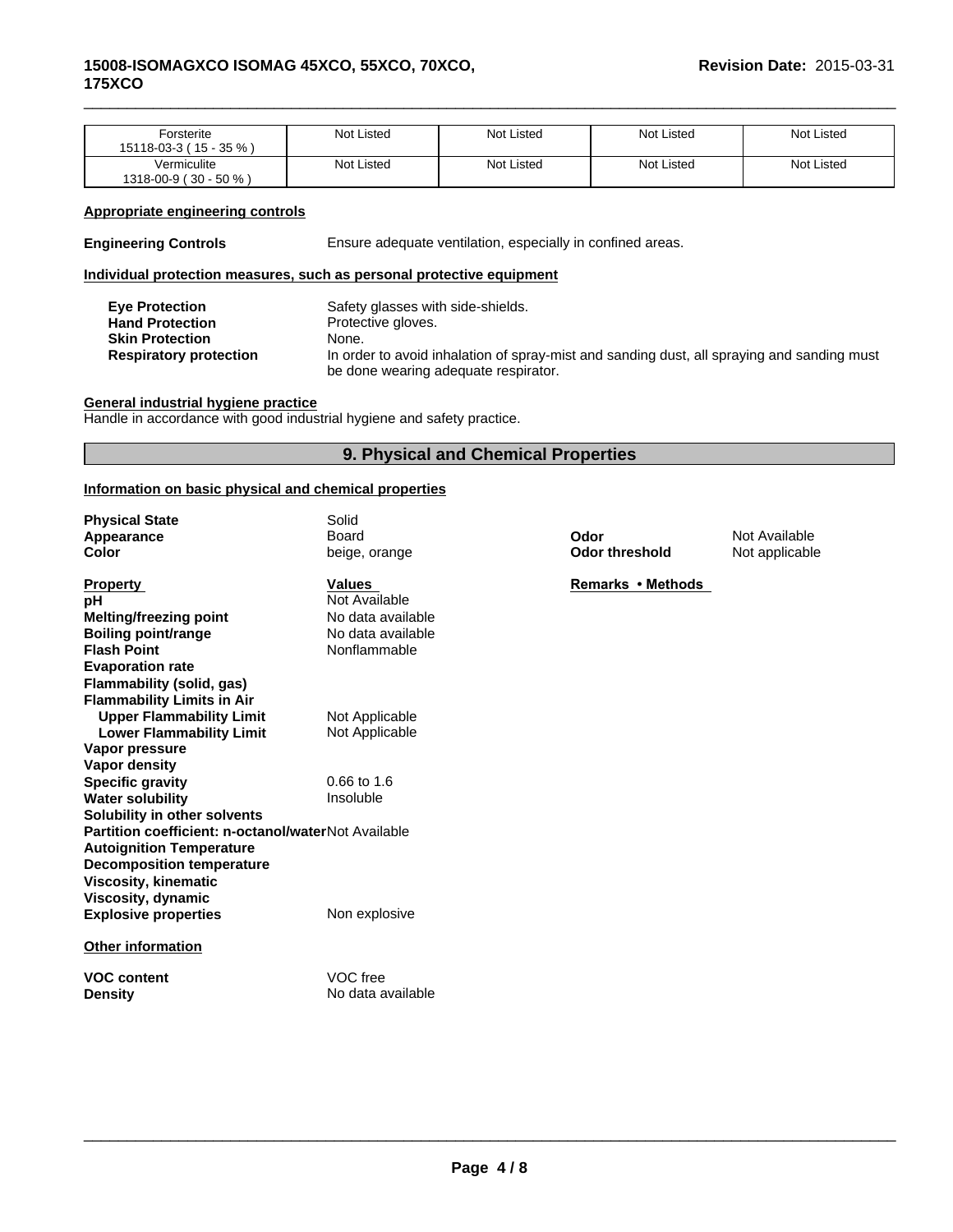# **10. Stability and Reactivity**

 $\_$  ,  $\_$  ,  $\_$  ,  $\_$  ,  $\_$  ,  $\_$  ,  $\_$  ,  $\_$  ,  $\_$  ,  $\_$  ,  $\_$  ,  $\_$  ,  $\_$  ,  $\_$  ,  $\_$  ,  $\_$  ,  $\_$  ,  $\_$  ,  $\_$  ,  $\_$  ,  $\_$  ,  $\_$  ,  $\_$  ,  $\_$  ,  $\_$  ,  $\_$  ,  $\_$  ,  $\_$  ,  $\_$  ,  $\_$  ,  $\_$  ,  $\_$  ,  $\_$  ,  $\_$  ,  $\_$  ,  $\_$  ,  $\_$  ,

## **Reactivity**

**Chemical stability**  Stable.

**Possibility of Hazardous Reactions** 

Hazardous polymerization does not occur.

**Conditions to Avoid**  None.

**Incompatible materials**  None.

**Hazardous Decomposition Products**  None known.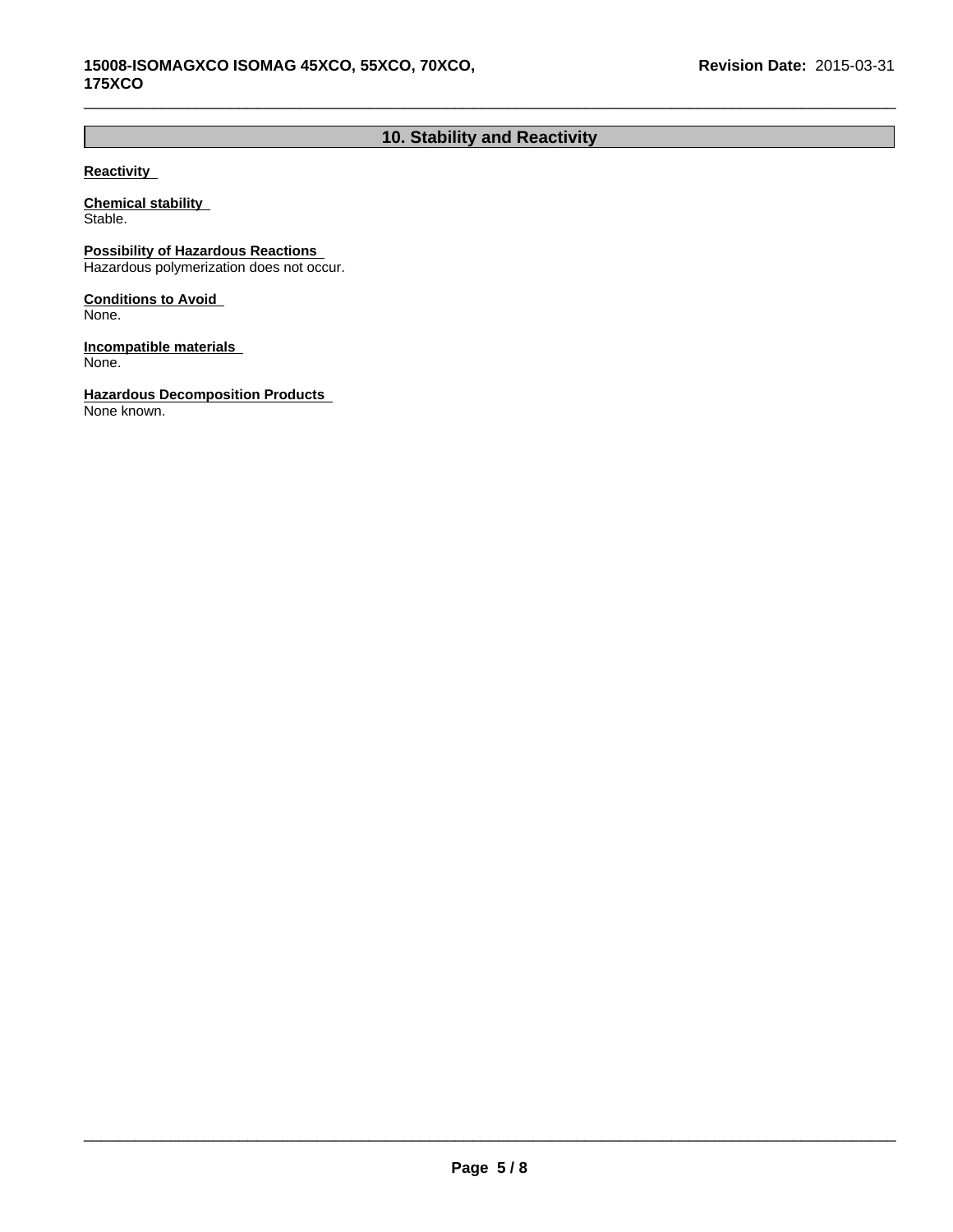# **11. Toxicological Information**

 $\_$  ,  $\_$  ,  $\_$  ,  $\_$  ,  $\_$  ,  $\_$  ,  $\_$  ,  $\_$  ,  $\_$  ,  $\_$  ,  $\_$  ,  $\_$  ,  $\_$  ,  $\_$  ,  $\_$  ,  $\_$  ,  $\_$  ,  $\_$  ,  $\_$  ,  $\_$  ,  $\_$  ,  $\_$  ,  $\_$  ,  $\_$  ,  $\_$  ,  $\_$  ,  $\_$  ,  $\_$  ,  $\_$  ,  $\_$  ,  $\_$  ,  $\_$  ,  $\_$  ,  $\_$  ,  $\_$  ,  $\_$  ,  $\_$  ,

## **Information on likely routes of exposure**

| <b>Eye Contact</b> | Moderately irritating to the eyes.                                               |
|--------------------|----------------------------------------------------------------------------------|
| Skin Contact       | Mild skin irritation.                                                            |
| Ingestion          | Not a normal route of exposure. Ingestion may cause gastrointestinal irritation. |

**Information on toxicological effects** 

## **Delayed and immediate effects as well as chronic effects from short and long-term exposure**

| <b>Mutagenic effects</b>                                       | None known.<br>Aggravated Medical Conditions Pre-existing skin and respiratory conditions, dermatitis, asthma or chronic lung disease,<br>might be aggravated by exposure. |
|----------------------------------------------------------------|----------------------------------------------------------------------------------------------------------------------------------------------------------------------------|
| Target organ effects                                           | <b>Respiratory System.</b>                                                                                                                                                 |
| Specific target organ systemic<br>toxicity (single exposure)   | None known.                                                                                                                                                                |
| Specific target organ systemic<br>toxicity (repeated exposure) | None known.                                                                                                                                                                |
| <b>Chronic Toxicity</b>                                        | None known                                                                                                                                                                 |
| <b>Numerical measures of toxicity</b>                          |                                                                                                                                                                            |
| <b>Product Information</b>                                     |                                                                                                                                                                            |

mg/kg ppm mg/l

## **Component Information**

| <b>Chemical Names</b>   | .D50 Oral | <b>D50 Dermal</b> | CFA<br>Inhalation<br>. . |
|-------------------------|-----------|-------------------|--------------------------|
| orsterite               |           |                   |                          |
| $\cdots$<br>Vermiculite |           |                   |                          |

## **The table below indicates whether each agency has listed any ingredient as a carcinogen:**

| Component                            | <b>IARC</b> | <b>NTP</b> | <b>OSHA</b> | Mexico     |
|--------------------------------------|-------------|------------|-------------|------------|
| Forsterite<br>15118-03-3 (15 - 35 %) | Not Listed  | Not Listed | Not Listed  | Not Listed |
| Vermiculite<br>1318-00-9 (30 - 50 %) | Not Listed  | Not Listed | Not Listed  | Not Listed |

*IARC: (International Agency for Research on Cancer) Group 1 - Carcinogenic to Humans Group 2A - Probably Carcinogenic to Humans Group 2B - Possibly Carcinogenic to Humans*

*NTP: (National Toxicity Program)*

*Known - Known Carcinogen*

*Reasonably Aniticapted - Reasonably Anticipated to be a Human Carcinogen*

*OSHA: (Occupational Safety & Health Administration)*

*X - Present*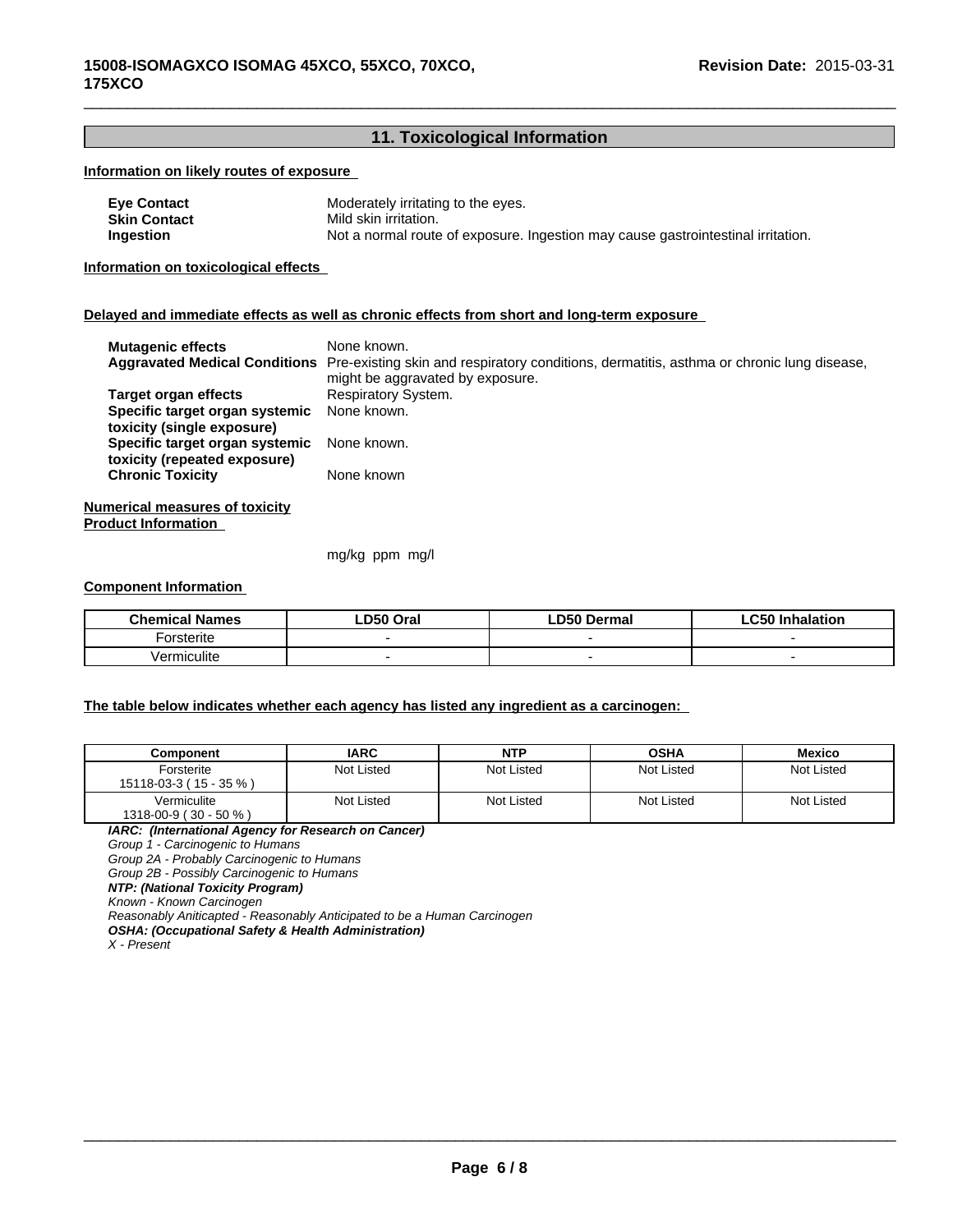# **12. Ecological Information**

 $\_$  ,  $\_$  ,  $\_$  ,  $\_$  ,  $\_$  ,  $\_$  ,  $\_$  ,  $\_$  ,  $\_$  ,  $\_$  ,  $\_$  ,  $\_$  ,  $\_$  ,  $\_$  ,  $\_$  ,  $\_$  ,  $\_$  ,  $\_$  ,  $\_$  ,  $\_$  ,  $\_$  ,  $\_$  ,  $\_$  ,  $\_$  ,  $\_$  ,  $\_$  ,  $\_$  ,  $\_$  ,  $\_$  ,  $\_$  ,  $\_$  ,  $\_$  ,  $\_$  ,  $\_$  ,  $\_$  ,  $\_$  ,  $\_$  ,

## **Ecotoxicity**

| Component                            |                   | Freshwater Algae Data   Freshwater Fish Species  <br>Data | <b>Microtox Data</b> | Water Flea Data   |
|--------------------------------------|-------------------|-----------------------------------------------------------|----------------------|-------------------|
| Forsterite<br>15118-03-3 (15 - 35 %) | No data available |                                                           |                      | No data available |
| Vermiculite<br>1318-00-9 (30 - 50 %) | No data available |                                                           |                      | No data available |

#### **Persistence and degradability**

No information available.

#### **Bioaccumulation**

No information available.

## **Mobility in Environmental Media**

No information available.

## **Ozone depletion potential (ODP)**

Not applicable.

## **13. Disposal Considerations**

## **Waste disposal methods**

Dispose of in accordance with federal, state and local regulations.

#### **Contaminated packaging**

Empty containers should be taken for local recycling, recovery or waste disposal.

#### **Other information**

According to the European Waste Catalogue, Waste Codes are not product specific, but application specific. Dispose of packings and packing waste in accordance with guideline 94/62/EC of the council and the European Parliament of December 20, 1994 as well as the packaging regulation 2004/12/EG of February 11, 2004 and Directive 2005/20/EC from March 9, 2005.

# **14. Transport information**

**DOT** Not regulated

| 15. Regulatory Information |             |                          |               |                          |             |              |             |       |             |             |
|----------------------------|-------------|--------------------------|---------------|--------------------------|-------------|--------------|-------------|-------|-------------|-------------|
| International Inventories  |             |                          |               |                          |             |              |             |       |             |             |
| <b>Chemical Names</b>      | <b>TSCA</b> | <b>EINECS</b>            | <b>ELINCS</b> | <b>DSL</b>               | <b>NDSL</b> | <b>PICCS</b> | <b>ENCS</b> | China | <b>AICS</b> | <b>KECL</b> |
| Forsterite                 |             |                          |               | $\overline{\phantom{0}}$ |             |              |             |       |             |             |
| Vermiculite                |             | $\overline{\phantom{0}}$ |               | $\overline{\phantom{0}}$ |             |              |             |       |             |             |
|                            |             |                          |               |                          |             |              |             |       |             |             |

**Legend**